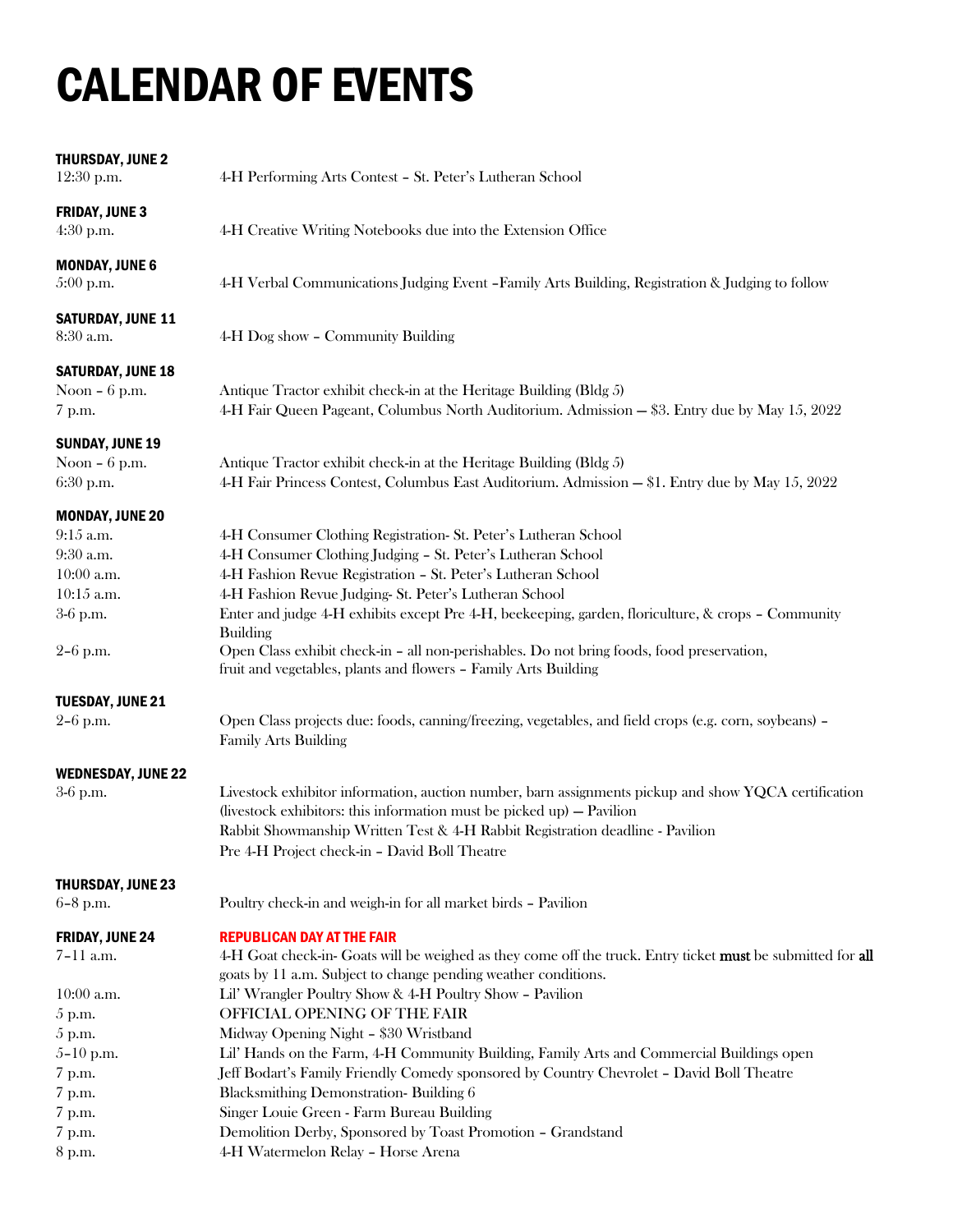## SATURDAY, JUNE 25 LAW AND ORDER DAY

## THIS IS ALSO MILITARY APPRECIATION DAY (ANYONE WITH A MILITARY ID CAN PARK FOR FREE)

| $6:30 - 10:30$ a.m.                                                  | Swine check -in (Swine must be stalled by 10:30 a.m.) - Subject to change pending weather conditions |  |
|----------------------------------------------------------------------|------------------------------------------------------------------------------------------------------|--|
| $8:00$ a.m.                                                          | 4-H Horse & Pony Western Halter & Performance Show                                                   |  |
| 9 a.m.                                                               | Lil' Wranglers Goat Show & 4-H Goat Show - Pavilion; order-Pygmy, Dairy, Meat                        |  |
| (meat show will begin 15 min. after dairy or no earlier than 2 p.m.) |                                                                                                      |  |
| $2-10$ p.m.                                                          | 4-H Community, Family Arts Buildings, Commercial Buildings Open                                      |  |
| $2-8$ p.m.                                                           | Midway Opens - Regular tickets until 8 p.m., then wristbands                                         |  |
| 3 p.m.                                                               | Little Miss & Mister Contest - David Boll Theatre                                                    |  |
| 5 p.m.                                                               | Fishers of Men - David Boll Theatre                                                                  |  |
| $5-10$ p.m.                                                          | Lil Hands on the Farm opens                                                                          |  |
| $5$ p.m.                                                             | Pedal Tractor Pull – east of Farm Bureau Building. Registration from 3-5 p.m., \$2 entry             |  |
| $5-6$ p.m.                                                           | Let's Bake a Pie Contest entry registration - Family Arts                                            |  |
| 6 p.m.                                                               | Let's Bake a Pie Contest – Family Arts Building                                                      |  |
| $7-10$ p.m.                                                          | Night Owl Country Band - David Boll Theatre                                                          |  |
| 7 p.m.                                                               | Blacksmithing Demonstration -Building 6                                                              |  |
| 7 p.m.                                                               | Full Throttle Monster Trucks - Grandstand                                                            |  |
| 8 p.m.                                                               | Midnight Madness Midway – \$20 wristbands until midnight                                             |  |
|                                                                      |                                                                                                      |  |

#### SUNDAY, JUNE 26 4-H DAY AT THE FAIR

| Swine weigh-in - Purebred gilts must be declared at weigh-in<br>$9$ a.m. $-$ noon<br>Lil' Wrangler Rabbit Show & 4-H Rabbit Show - Pavilion<br>$12:30$ p.m.<br>Baby Personality Contest - Farm Bureau Building - please follow the appointed times<br>1 p.m.<br>Columbus FFA Antique Tractor Pull - Grandstand<br>1 p.m.<br>Southern Indiana Garden Tractor Pullers- Grandstand<br>1 p.m.<br>$2-10$ p.m.<br>4-H Community Building, Family Arts and Commercial Buildings Open<br>Midway opens - \$35 wristbands<br>$3$ p.m.<br>Vesper Services - David Boll Theatre - next to Community Building<br>$5$ p.m.<br>$5-10$ p.m. |                             |  |
|-----------------------------------------------------------------------------------------------------------------------------------------------------------------------------------------------------------------------------------------------------------------------------------------------------------------------------------------------------------------------------------------------------------------------------------------------------------------------------------------------------------------------------------------------------------------------------------------------------------------------------|-----------------------------|--|
|                                                                                                                                                                                                                                                                                                                                                                                                                                                                                                                                                                                                                             |                             |  |
|                                                                                                                                                                                                                                                                                                                                                                                                                                                                                                                                                                                                                             |                             |  |
|                                                                                                                                                                                                                                                                                                                                                                                                                                                                                                                                                                                                                             |                             |  |
|                                                                                                                                                                                                                                                                                                                                                                                                                                                                                                                                                                                                                             |                             |  |
|                                                                                                                                                                                                                                                                                                                                                                                                                                                                                                                                                                                                                             |                             |  |
|                                                                                                                                                                                                                                                                                                                                                                                                                                                                                                                                                                                                                             |                             |  |
|                                                                                                                                                                                                                                                                                                                                                                                                                                                                                                                                                                                                                             |                             |  |
|                                                                                                                                                                                                                                                                                                                                                                                                                                                                                                                                                                                                                             |                             |  |
|                                                                                                                                                                                                                                                                                                                                                                                                                                                                                                                                                                                                                             | Lil' Hands on the Farm open |  |
| Children's Baking Contest - Family Arts Building (Registration at 5 p.m.)<br>6 p.m.                                                                                                                                                                                                                                                                                                                                                                                                                                                                                                                                         |                             |  |
| $6:30$ p.m.<br>Bartholomew County Farm Stock Tractor Pull- Grandstand                                                                                                                                                                                                                                                                                                                                                                                                                                                                                                                                                       |                             |  |
| 4-H Fashion Revue Public Showing- David Boll Theatre<br>7 p.m.                                                                                                                                                                                                                                                                                                                                                                                                                                                                                                                                                              |                             |  |
| Blacksmithing Demonstration-Building 6<br>7 p.m.                                                                                                                                                                                                                                                                                                                                                                                                                                                                                                                                                                            |                             |  |

7 a.m. – 11 a.m. 4-H Sheep, Beef, Starter Calf & Dairy steer check-in – Beef, Starter Calves, & Dairy will be weighed as they

Watermelon Seed Spitting Contest - Farm Bureau Building (registration at 5 p.m.)

come off the truck. Sheep must be stalled by 11a.m. Check-ins subject to change pending weather 4-H Floriculture, Beekeeping, Crops and Gardening check-in and judging – Community Building

Lil' Wrangler Swine Show, 4-H Gilt Show, as well as Open Carcass will follow - Livestock Pavilion 5–10 p.m. Lil' Hands on the Farm, 4-H Community Building, Family Arts and Commercial Buildings open

## MONDAY, JUNE 27 BARTHOLOMEW COUNTY BEEF CATTLEMAN'S ASSOCIATION

Midway Opens - Dollar Day: \$2 per ride

7–8 p.m. Columbus Clogging – Farm Bureau Building

Horse & Pony - Open Arena

TBD - David Boll Theatre Three Bar J Rodeo - Grandstand

Open Class Flowers entries due - Family Arts Building

| 9--11 a.m.       |
|------------------|
| 9-11 a.m.        |
| 1 p.m.           |
| $5-10$ p.m.      |
| 5 p.m.           |
| $5:30-6:00$ p.m. |
| $6:30$ p.m.      |
| $7-8$ p.m.       |
| 7 p.m.           |
| 7 p.m.           |

## TUESDAY, JUNE 28 BARTHOLOMEW COUNTY REMC DAY

| 8:30-9:30 a.m. | Market Lamb weigh-in - Livestock Barn (Entry ticket must be submitted for all sheep by 9:30 a.m.) |
|----------------|---------------------------------------------------------------------------------------------------|
| $10$ a.m.      | 4-H Barrow Show & Showmanship - Pavilion                                                          |
| 5-10 p.m.      | Lil' Hands on the Farm, 4-H Community Building, Family Arts and Commercial Buildings open         |
| $5$ p.m.       | Community Day at the Midway-Canned Goods Night - \$5 off with canned good, \$30 wristbands        |
| 6 p.m.         | 4-H Best Dressed Rabbit & Rabbit Races - Gathering Pavilion                                       |
| 6:30 p.m.      | Horse & Pony Master Horseman Contest                                                              |
|                |                                                                                                   |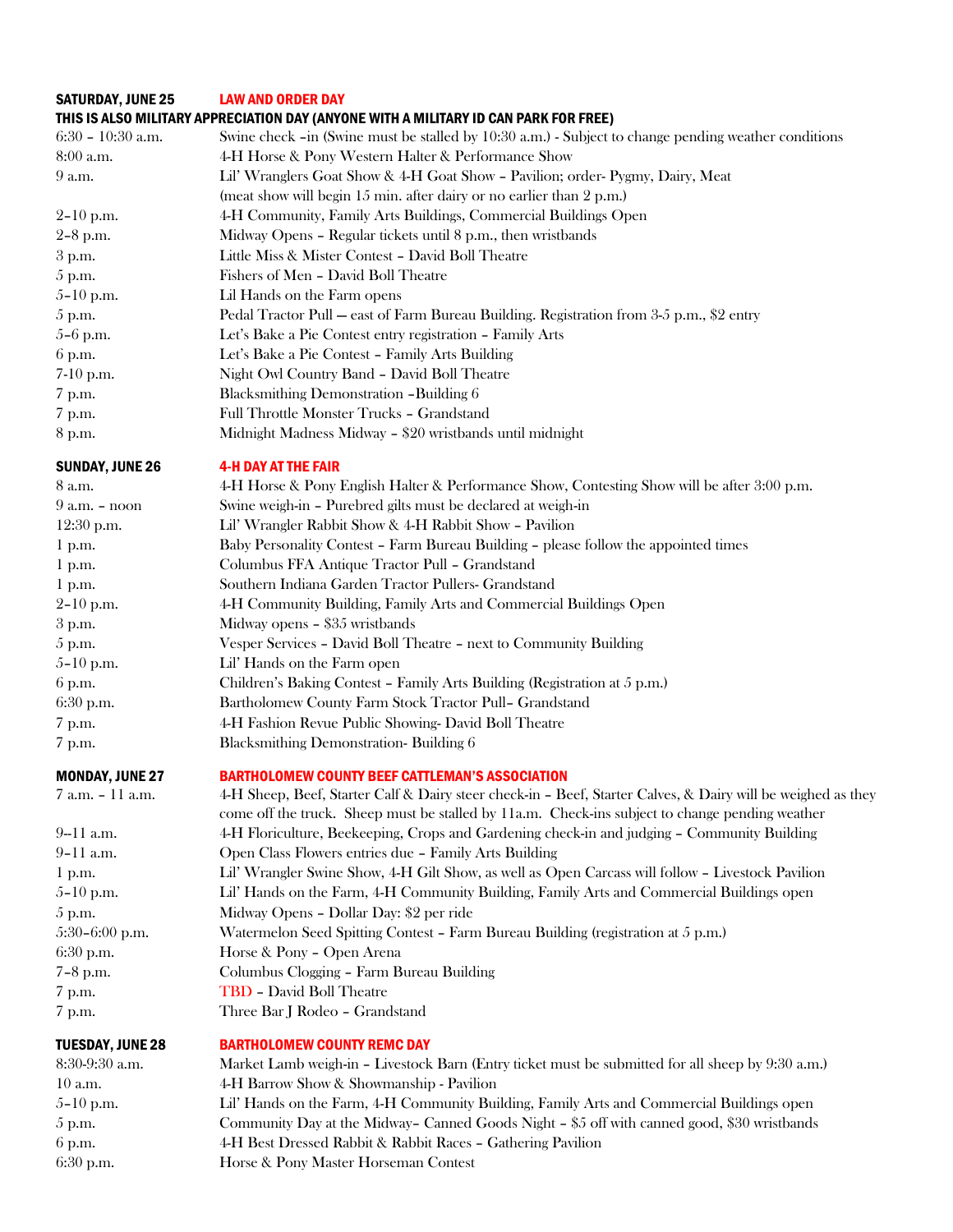| 7 p.m. | Blacksmithing Demonstration-Building 6                                               |
|--------|--------------------------------------------------------------------------------------|
| 7 p.m. | Frog Jumping Contest - Farm Bureau Building, registration at 6:30 p.m.               |
| 7 p.m. | Chordlighters - David Boll Theatre                                                   |
| 7 p.m. | All Star Circuit of Champions TQ Midgets - Tony Stewart Foundation Race - Grandstand |

## WEDNESDAY, JUNE 29 DEMOCRATIC PARTY FAMILY DAY

| 8 a.m.          | 4-H Tractor Contest Registration begins (Record sheet must be turned in at the time of contest.) |  |
|-----------------|--------------------------------------------------------------------------------------------------|--|
| 8:30 a.m.       | 4-H Cat & Caged Critter Registration, Show to Follow                                             |  |
| 9-11 a.m.       | Open Class Flowers due - Family Arts Building                                                    |  |
| 10 a.m. – noon  | Elite Cheer - David Boll Theatre                                                                 |  |
| Noon - 7 p.m.   | Blacksmithing Demonstrations $-$ Building 6 (will be off $\&$ on throughout day)                 |  |
| Noon - 10 p.m.  | Lil' Hands on the Farm, 4-H Community Building, Family Arts and Commercial Buildings open        |  |
| 1 p.m.          | Lil' Wrangler Sheep Show, 4-H Sheep Show - Pavilion                                              |  |
| 2 p.m.          | Midway opens - Kids Day - \$20 wristbands all day and night (no age limit)                       |  |
| 2 p.m.          | Pedal Tractor Pull - East of Farm Bureau Building; registration begins at 1 p.m. \$2 entry       |  |
| $3 - 4:30$ p.m. | 4-H Adventure Day Carnival- David Boll Theatre                                                   |  |
| 6 p.m.          | Columbus Power Elite - David Boll Theatre                                                        |  |
| 6:30 p.m.       | Hot Dog Eating Contest - Farm Bureau Building, registration 6 p.m., \$3 entry                    |  |
| 6:30 p.m.       | Horse & Pony rain date or open arena riding                                                      |  |
| 7 p.m.          | Columbus City Band - Marches, Showtunes & light classical - www.columbuscityband.org             |  |
| 7 p.m.          | Indiana Truck Pulling Association - Grandstand                                                   |  |
|                 |                                                                                                  |  |

# THURSDAY, JUNE 30 YOUNG FARMER'S DAY

| $8:30$ a.m.  | Lil' Wrangler & 4-H Dairy Show - Pavilion                                                        |  |
|--------------|--------------------------------------------------------------------------------------------------|--|
| $12:30$ p.m. | Lil' Wrangler Beef /Starter Calf - Pavilion                                                      |  |
| $1$ p.m.     | 4-H Beef Show - Pavilion (order - Heifer & Cow Calf, Starter Calves, Steers)                     |  |
| $5-10$ p.m.  | Lil' Hands on the Farm, 4-H Community Building, Family Arts and Commercial Buildings open        |  |
| $5$ p.m.     | Midway Opens - BOGO \$30 Wristbands - Buy One Get One                                            |  |
| 6 p.m.       | 4-H Rooster Crowing Contest- Gathering Pavilion                                                  |  |
| $6:30$ p.m.  | Horse & Pony Parent & Alumni Horse Show, 4-H Fun Show, 4-H Costume Class, Announcement of Master |  |
|              | <b>Horseman Contest Winners</b>                                                                  |  |
| 7 p.m.       | Blacksmithing Demonstration-Building 6                                                           |  |
| 7 p.m.       | Columbus East Choir - David Boll Theatre                                                         |  |
| 7 p.m.       | Columbus Go-karts - Grandstand                                                                   |  |
| 7 p.m.       | Vinyl Escape Band - Farm Bureau Building                                                         |  |
| 8 p.m.       | Working Chute Contest sponsored by Bartholomew County FFA Alumni - Pavilion                      |  |

## FRIDAY, JULY 1 **ATHENS ANIMAL CLINIC DAY**

| 9 a.m.             | 4-H Rocket Demonstration - Large Parking Lot Shelter north of Grandstand                         |  |
|--------------------|--------------------------------------------------------------------------------------------------|--|
| $11$ a.m.          | 4-H Barbeque Contest - David Boll Theatre                                                        |  |
| $2:30 - 4:30$ p.m. | 4-H Grand Champion Pictures - David Boll Theatre                                                 |  |
| $5-10$ p.m.        | Lil' Hands on the Farm, 4-H Community Building, Family Arts, and Commercial Buildings open       |  |
| $5 - 8$ p.m.       | Midway Opens - Regular priced tickets until 8 p.m.                                               |  |
| 5 p.m.             | 4-H Parade of Champions - Livestock Pavilion                                                     |  |
| $6:30$ p.m.        | Corn Hole Tournament - Farm Bureau Building, registration at 6 p.m., \$2 entry                   |  |
| $6:30$ p.m.        | Lil' Wrangler Horse & Pony - Horse Arena                                                         |  |
| $6:30$ p.m.        | 4-H Supreme Showmanship & Livestock Awards - Division 1: Rabbit, & Poultry - Pavilion            |  |
| 7 p.m.             | 4-H Supreme Showmanship & Livestock Awards - Div 2: Beef, Dairy, Swine, Sheep & Goats - Pavilion |  |
| 7 p.m.             | <b>TBD</b> - David Boll Theatre                                                                  |  |
| 7 p.m.             | Blacksmithing Demonstration -Building 6                                                          |  |
| 7 p.m.             | Indiana Pulling League - Grandstand                                                              |  |
| 8 p.m.             | Midnight Madness - \$20 wristbands                                                               |  |

## SATURDAY, JULY 2 MORALES FOR COUNTY COUNCIL DAY

| $7:30$ a.m.   | Livestock Auction Buyers Breakfast - Pavilion                      |
|---------------|--------------------------------------------------------------------|
| $8:15$ a.m.   | 4-H Livestock Sale - Pavilion                                      |
| 5-9 p.m.      | 4-H Community Building, Family Arts, and Commercial Buildings open |
| $2 - 10$ p.m. | Midway Opens - \$35 wristbands                                     |
|               |                                                                    |